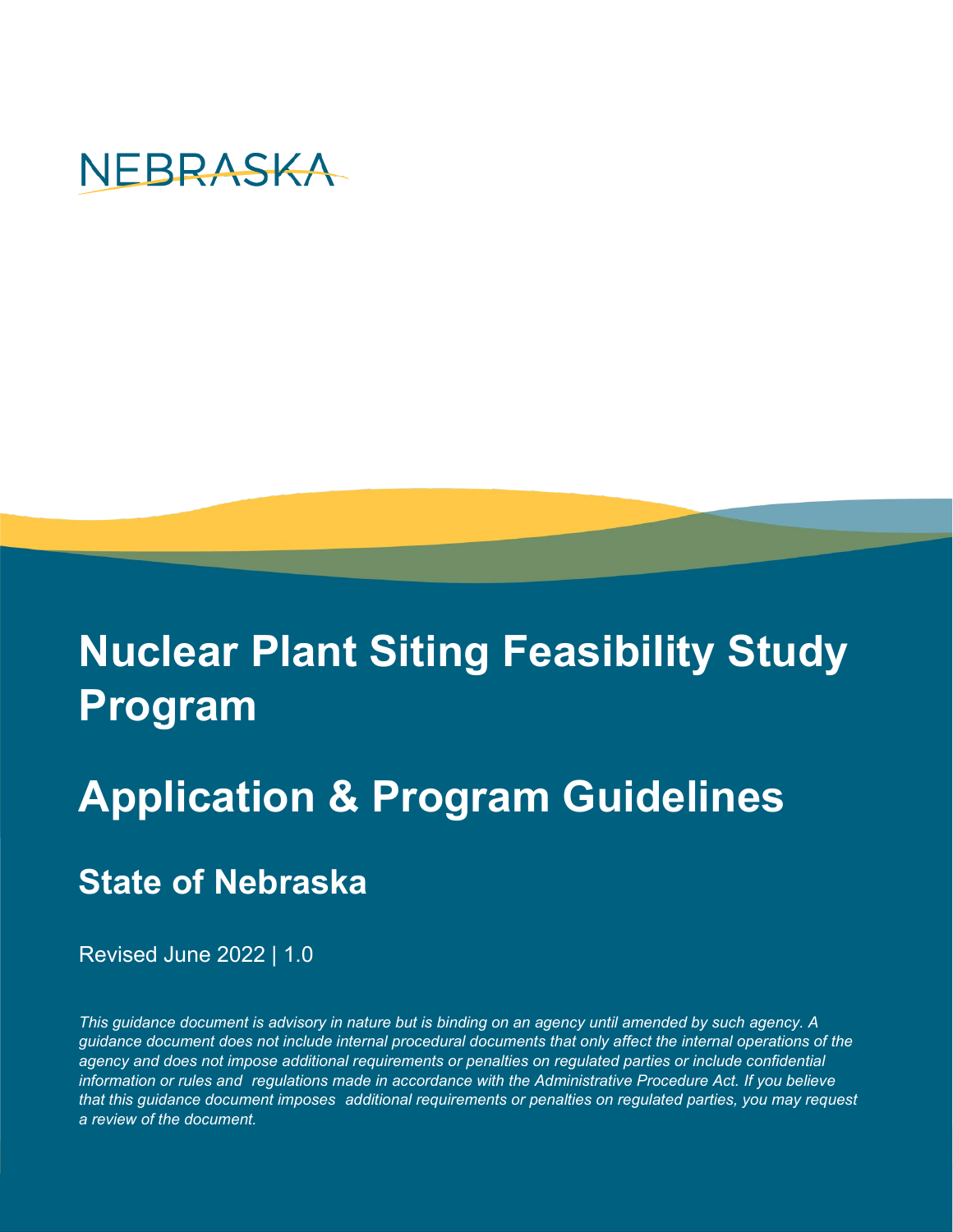## **TABLE OF CONTENTS**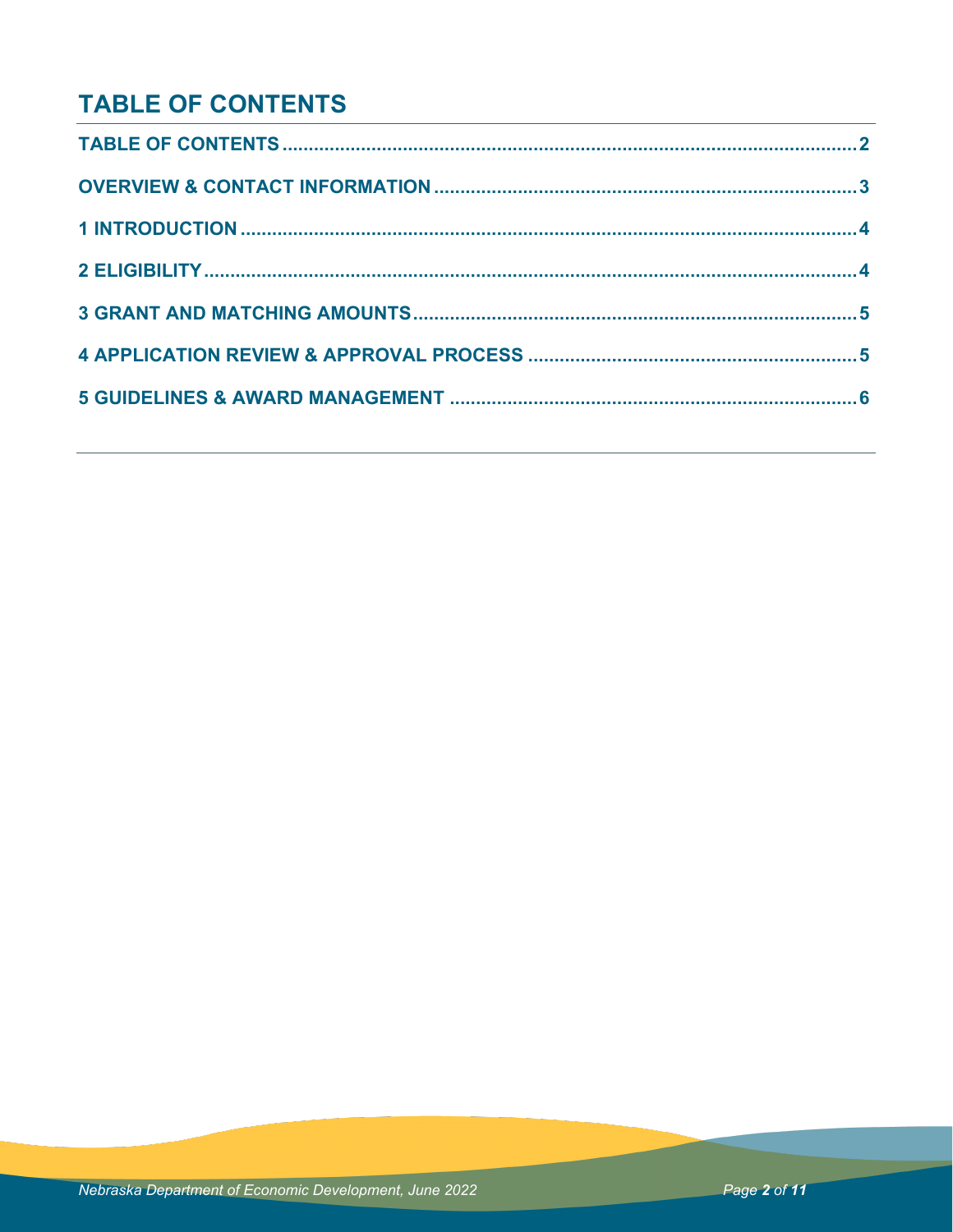# **OVERVIEW & CONTACT INFORMATION**

Dan Curran, Deputy Director Nebraska Department of Economic Development 245 Fallbrook Blvd, Suite 002 Lincoln, NE 68521 402-471-3111 [dan.curran@nebraska.gov](mailto:dan.curran@nebraska.gov)

| <b>GRANT SCHEDULE</b>         |     |
|-------------------------------|-----|
| <b>Application Due Date</b>   | TBD |
| <b>Anticipated Award Date</b> | TBD |
| Contract Term End             |     |

*The Nuclear Plant Siting Feasibility Study Program is authorized and further described within Nebraska Legislative Bill 1014, § 47 (Neb. Leg., 107th Leg. 2d Sess.).*

### Application Portal and Grants Management System

To administer the Nuclear Plant Siting Feasibility Study Program (NPSFSP), the Nebraska Department of Economic Development (DED) uses a grants management system (GMS), AmpliFund. The GMS User Guides, with instructions for accessing and using the system to apply or implement a NPSFSP grant, and other resources are available on DED's website, [http://opportunity.nebraska.gov/amplifund/.](http://opportunity.nebraska.gov/amplifund/)

For technical assistance using the GMS, contact the AmpliFund support team at [support@amplifund.zendesk.com.](mailto:support@amplifund.zendesk.com) For assistance on DED's business processes in the GMS, email the DED Research team at [support@dednebraska.zendesk.com.](mailto:support@dednebraska.zendesk.com)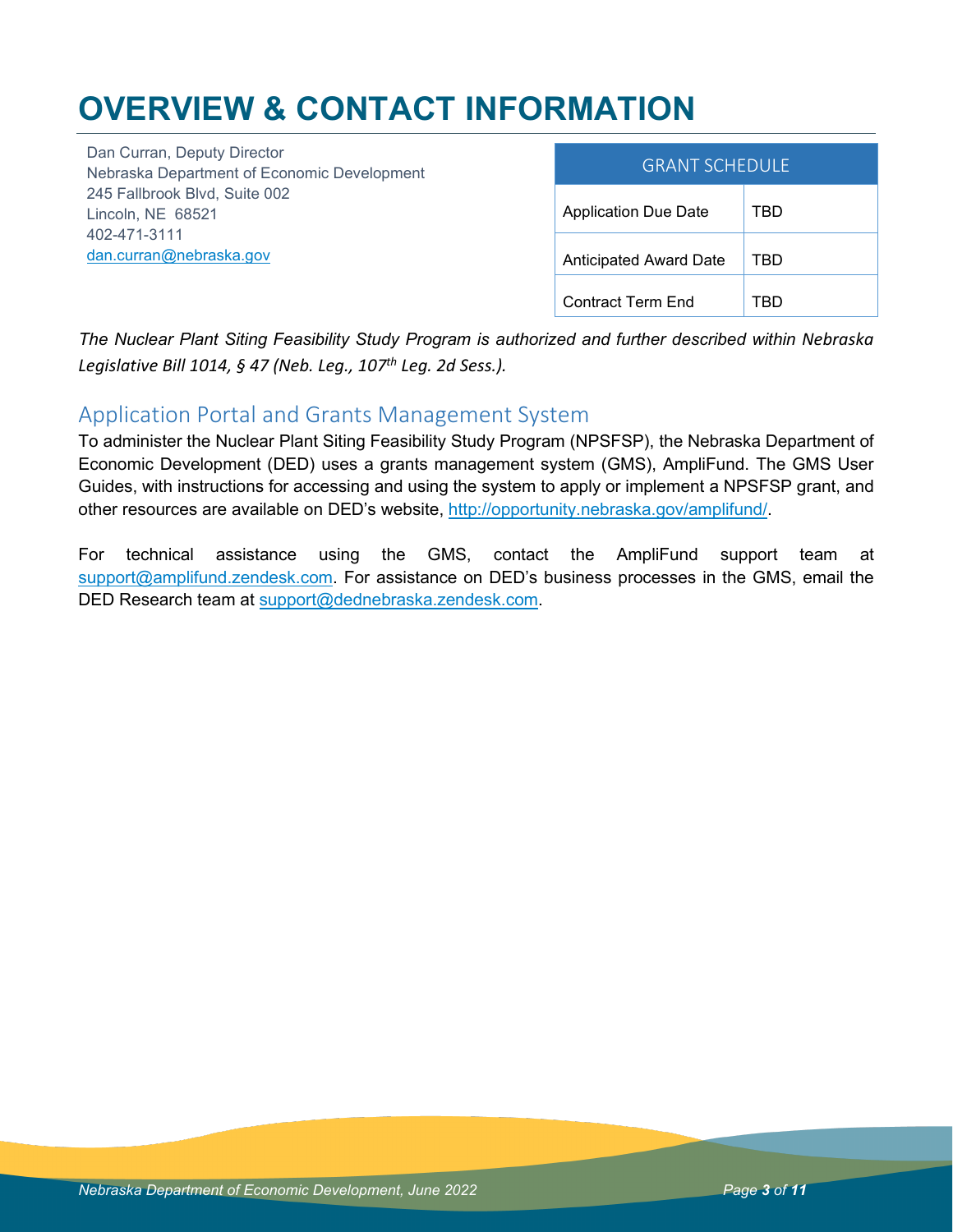# **1 INTRODUCTION**

The Nebraska Legislature passed, and the Governor signed, Legislative Bill 1014 during the 2022 Legislative Session for an Act relating to appropriating funds allocated to the State of Nebraska from the Federal Coronavirus State Fiscal Recovery Fund pursuant to the federal American Rescue Plan Act of 2021. In Section 47 of that Act, the Nebraska Department of Economic Development (DED) was appropriated \$1,000,000 for the Fiscal Year 2022-23 to provide funds to a political subdivision that owns or operates a nuclear power plant in Nebraska to conduct feasibility studies. The purpose of the grant program outlined in Section 47 of LB1042 is to fund a feasibility study conducted by a qualifying political subdivision to assess (1) siting options for new advanced nuclear reactors throughout Nebraska and (2) existing electric generation facilities based on key compatibility assets for such advanced nuclear reactors. DED has yet to determine that the use of funds as proposed could be found compliant with the relevant federal statutes and regulations. As such, this document only describes a program that could be conducted by DED if and when it is determined that such use of funds can be undertaken in a compliant manner.

DED may make an application available to political subdivisions operating nuclear power plants in Nebraska if it is determined that the State may compliantly use the federal funds appropriated in this manner as required by State and Federal statutes and regulations. See below for further discussion under part 2 Eligibility.

If and when available, the Application & Program Guidelines, grant schedule and other documents, will be found at the forthcoming NPSFSP webpage on DED's website, opportunity.nebraska.gov or by contacting the NPSFSP Program Coordinator.

GMS User Guides, with instructions for accessing and using the system to apply for and implement a NPSFSP grant, and other resources are available on DED's AmpliFund Resource page, [https://opportunity.nebraska.gov/programs/amplifund/.](https://opportunity.nebraska.gov/programs/amplifund/)

# **2 ELIGIBILITY**

The NPSFSP Program and any awards made thereunder are proposed to be funded with federal funds allocated to the State of Nebraska from the federal Coronavirus State Fiscal Recovery Fund (CSFRF) pursuant to the American Rescue Plan Act of 2021 (ARPA). As such, all funds must be used in compliance with section 602(c) of the Social Security Act, 42 U.S.C. § 802(c), 31 C.F.R. Part 35, the U.S. Department of the Treasury regulations implementing that section, all relevant Treasury guidance, and the Coronavirus State Fiscal Recovery Fund Award Terms and Conditions. DED has yet to determine that the use of funds as proposed could be found compliant with the relevant federal statutes and regulations. As such, this document only describes a program that could be conducted by DED if and when it is determined that such use of funds can be undertaken in a compliant manner.

### 2.1 Eligible Use **TBD**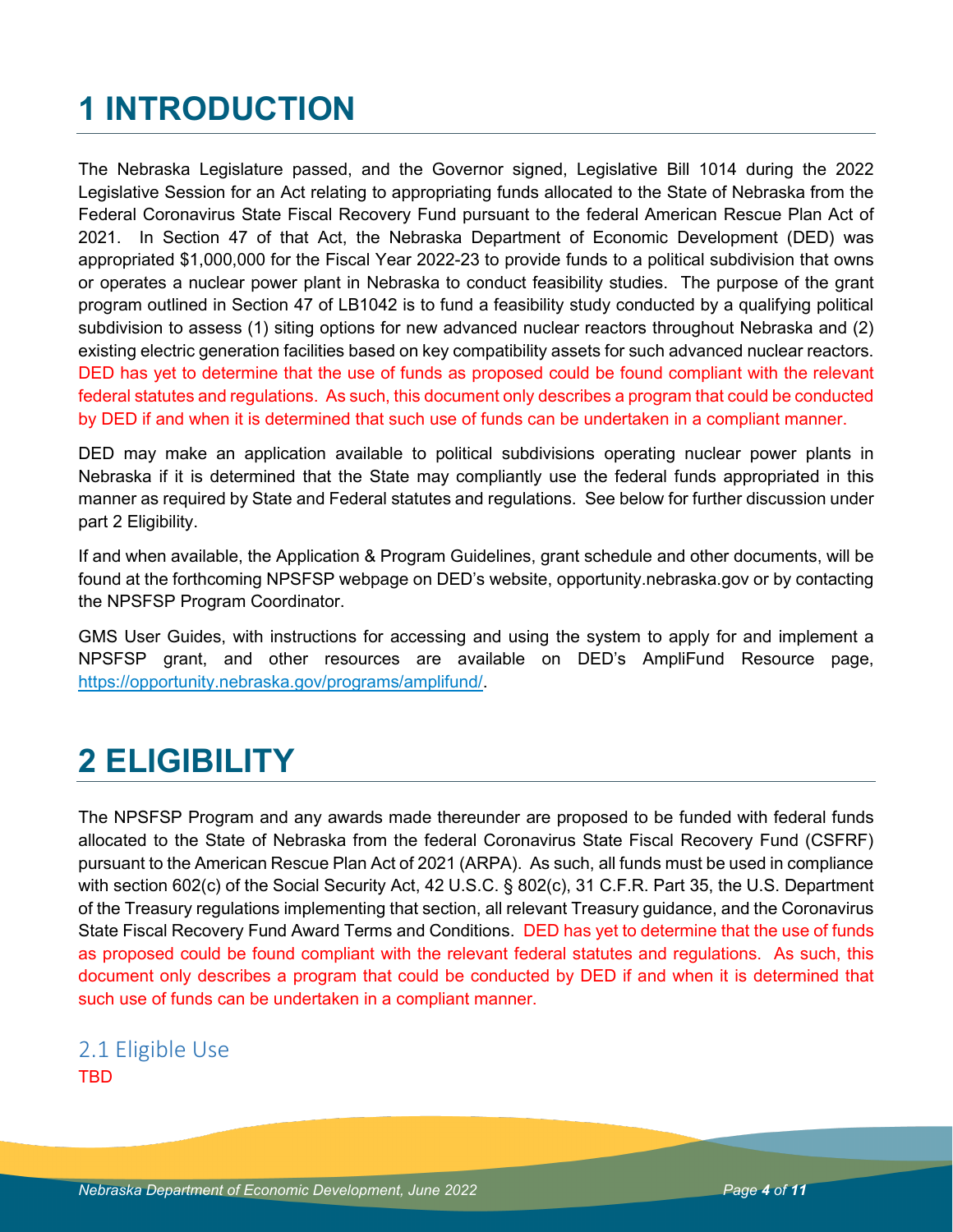### 2.2 Eligible Applicants

Eligible Applicants are political subdivisions in Nebraska that operate nuclear power plants.

# **3 GRANT AND MATCHING AMOUNTS**

A grant of \$1,000,000 will be awarded. No cash match will be required.

# **4 APPLICATION REVIEW & APPROVAL PROCESS**

The grant application for this program shall consist of a letter of intent including at minimum:

Applicant's Organizational Overview. Applicant must demonstrate that the organization is a political subdivision that operates a nuclear power plant in Nebraska.

Applicant's Work Plan. Applicant's letter of intent must provide a work plan for the feasibility study and which details how the study meets the requirements outlined in Section 47 of LB1014. In addition, the letter of intent must outline a justification for how this grant qualifies under the federal ARPA guidelines.

Applicant's Budget. Letter of intent should detail estimated costs for the feasibility study demonstrating that no more than \$1 million of the costs are to be covered by the grant.

### 4.1 Application Technical Assistance

Application will be submitted electronically, through DED's GMS. DED will receive automatic notification of the submissions.

The user guides referenced in **bold** can be found at DED's GMS help center: [https://opportunity.nebraska.gov/programs/amplifund/.](https://opportunity.nebraska.gov/programs/amplifund/)

#### 4.1.1 Account Management

If you do not already have an applicant account, you will need to register for one (see **Registering for the Applicant Portal** user guide). You will need to add your staff as users to your organizational account (see **How to Add Users**). If you have hired an entity to apply on your behalf ("External User"), please follow the **External Users Guide** when setting up the account. It is best practice for the applicant organization to create an AmpliFund account, adding your External User as a user in your organization.

#### 4.1.2 Application Sections

To successfully apply, you will need to complete all required fields and sections of the applications. DED's GMS support site will provide program-specific user guides and general user guides and help videos on applying as application date approaches.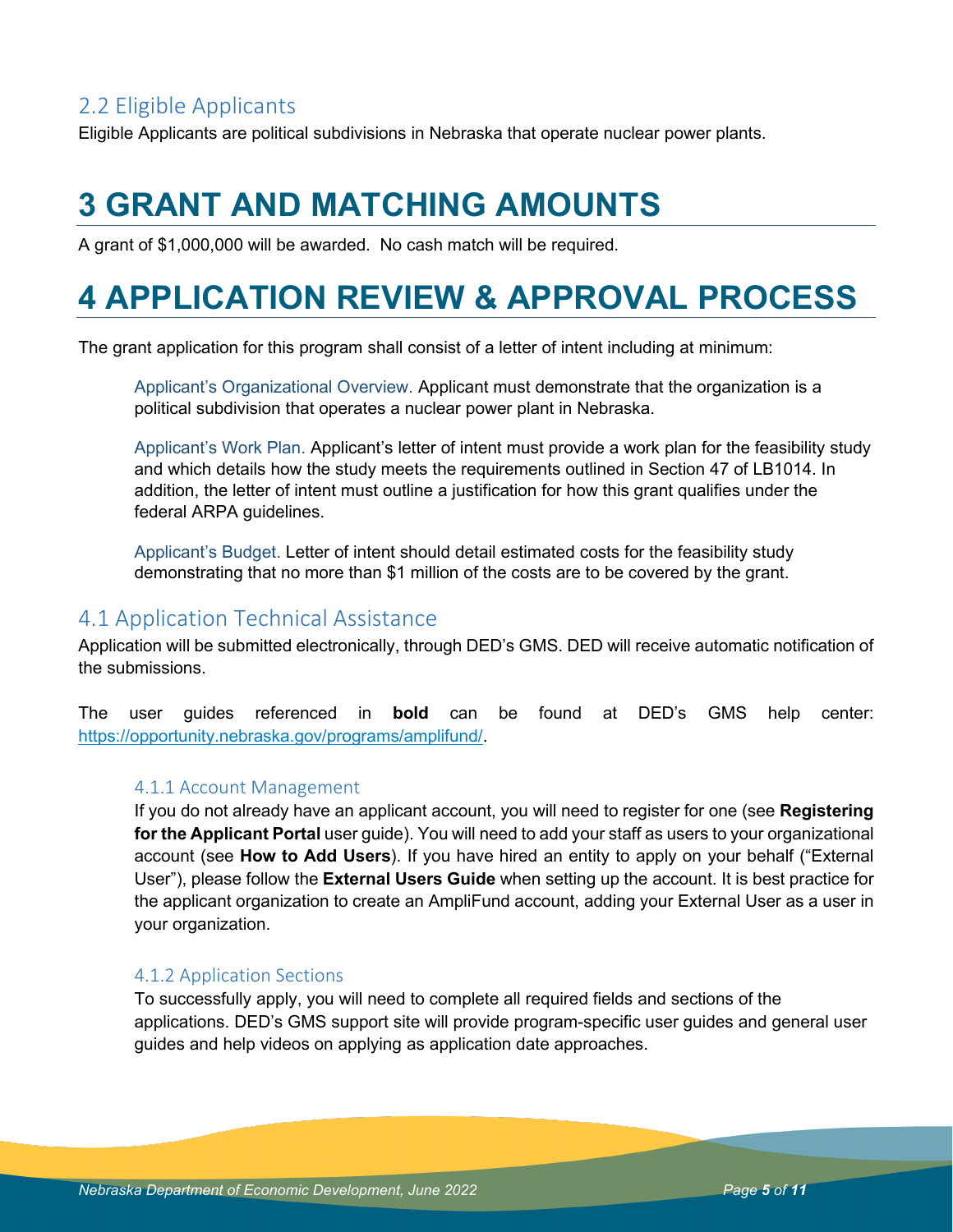# **5 GUIDELINES & AWARD MANAGEMENT**

### 5.1 Award Overview

Once DED approves an application for an award, DED will issue a letter indicating as such to the Awardee. Along with the letter will be an organization questionnaire that the Awardee must complete fully and return to DED. Upon receipt of the organization questionnaire, DED will prepare and deliver to the Awardee a NPSFSP Program Grant Award Agreement for review and signature. This process typically happens within 30-45 days of DED's receiving the fully completed organizational questionnaire.

Awardees must review, sign, and submit the NPSFSP Grant Award Agreement and meet any required special conditions items before issuance of the first disbursement. Award agreements are issued for a performance period that will extend from the agreement start date until December 31, 2026. All funds awarded must be obligated to eligible uses by July 1, 2024 and if so obligated, expended by the Awardee by December 31, 2026. Funds not obligated by July 1, 2024 will be returned to DED for transfer as required under LB1024. Obligated funds not expended by December 31, 2026 must be returned to DED for return to Treasury. For the purposes of the award, "obligation" means orders placed for property and services, contracts and subawards made, and similar transactions that require payment. Further instructions or other requirements about the award agreement may be provided to Awardees along with the NOA or by other written communication or notice.

### 5.2 Account Setup

Following DED's issuance of the application approval letter, the Awardee will receive a GMS-generated email from AmpliFund Administrator, [no-reply@gotomygrants.com,](mailto:no-reply@gotomygrants.com) indicating that the Awardee has an award and prompting you to log-in. There will be a user guide with instructions on how to log-in, based on whether or not your organization has an account. This email is sent to the Account Owner, which is typically the Primary Contact as identified within the Application. Awardees should check their spam or junk mail folder as email settings may direct this system-generated email there. If the Primary Contact's information is no longer valid, the links in the email are expired, or the email is not received within 30 days of letter of approval, the Awardee should contact the NPSFSP Coordinator.

#### 5.2.1 Log-in

The application portal is distinct from the award management side of the GMS, i.e., the URL used to apply for your grant is different from the URL you will use for checking the status of and managing your grant. To manage your grant, always go to: [https://ne.amplifund.com](https://ne.amplifund.com/) using a supported browser: Google Chrome, Mozilla Firefox, or Microsoft Edge. To set-up your grant, please follow **What to Do When you Receive a Grant** guide on DED's GMS help center: [https://opportunity.nebraska.gov/programs/amplifund/.](https://opportunity.nebraska.gov/programs/amplifund/)

#### 5.2.2 Add Users to your Account

Once the Awardee's Primary Contact sets up their user account, the option to add other users to help manage the grant becomes available, as does the ability to be assigned or assign tasks to complete various steps of grant implementation (e.g., sign contract, submit completed ACH form,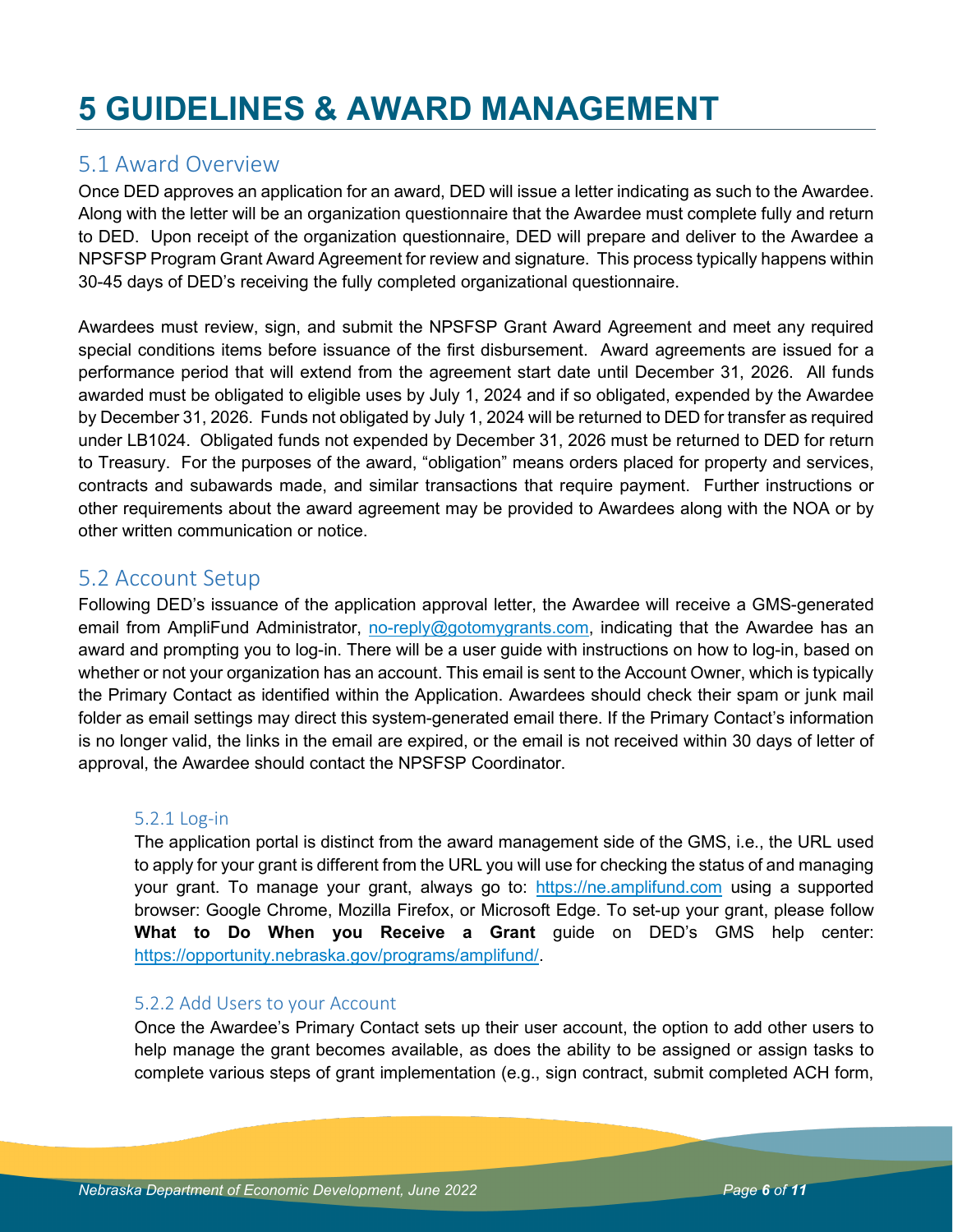submit payment request, etc.). Please follow the **How to Add Users** guide on DED's GMS help center.

#### 5.2.3 Identify Awardee Grant Manager

After adding users to your account, the Awardee needs to identify a Grant Manager. This person will receive notifications ("tasks") requiring action for implementation of the grant.

NOTE: The Awardee Grant Manager is the primary point of contact for all grant-related matters. All DED and GMS automated emails are directed to the Grant Manager.

### 5.3 Award Agreement and Award Disbursement Process

Following DED's letter of approval, DED issues via DocuSign an electronic copy of the NPSFSP Award Agreement. Unless otherwise directed, the agreement and any special conditions are available within the GMS, under Tools > Documents. The NPSFSP Award Agreement is entered into between DED and the Awardee. If the Awardee is an organization or other legal entity, an authorized representative of the Awardee must sign the contract.

The Awardee must review, sign, date, and return the agreement via DocuSign to accept NPSFSP awards. DED signs the contract after it is signed by the Awardee. Upon full execution of the agreement and the meeting of any required conditions specified in the contract, the Awardee may submit the First Payment Request.

#### 5.3.1 Payment Request and Disbursement Process Overview

Upon DED's approval of payment requests, DED will disburse grant funds on a reimbursement basis up to the full amount of the grant. Funds are transferred electronically to the account designated on the State of Nebraska ACH Enrollment Form which must be submitted with the signed contract.

At any time, following the execution of the agreement and the meeting of special conditions of the agreement, the Awardee may submit payment requests. An email from AmpliFund Administrator will give notice to the Awardee Grant Manager that DED has approved the request for processing of payment. Upon subsequent processing, the email address(s) listed on the Awardee's ACH form receives notice.

Awardees can find detailed instructions for how to submit payment requests in the user guides located on DED's GMS help center, [https://opportunity.nebraska.gov/programs/amplifund/.](https://opportunity.nebraska.gov/programs/amplifund/) Payment of the reimbursement is subject to Awardee's submission of compliance materials (e.g., paid invoices, cancelled checks, etc.) for review and approval by DED.

The timing of the final disbursement request depends on the Awardee's ability to document expenditure of funds as required in the agreement but should be submitted to DED on or before the end of the contract term.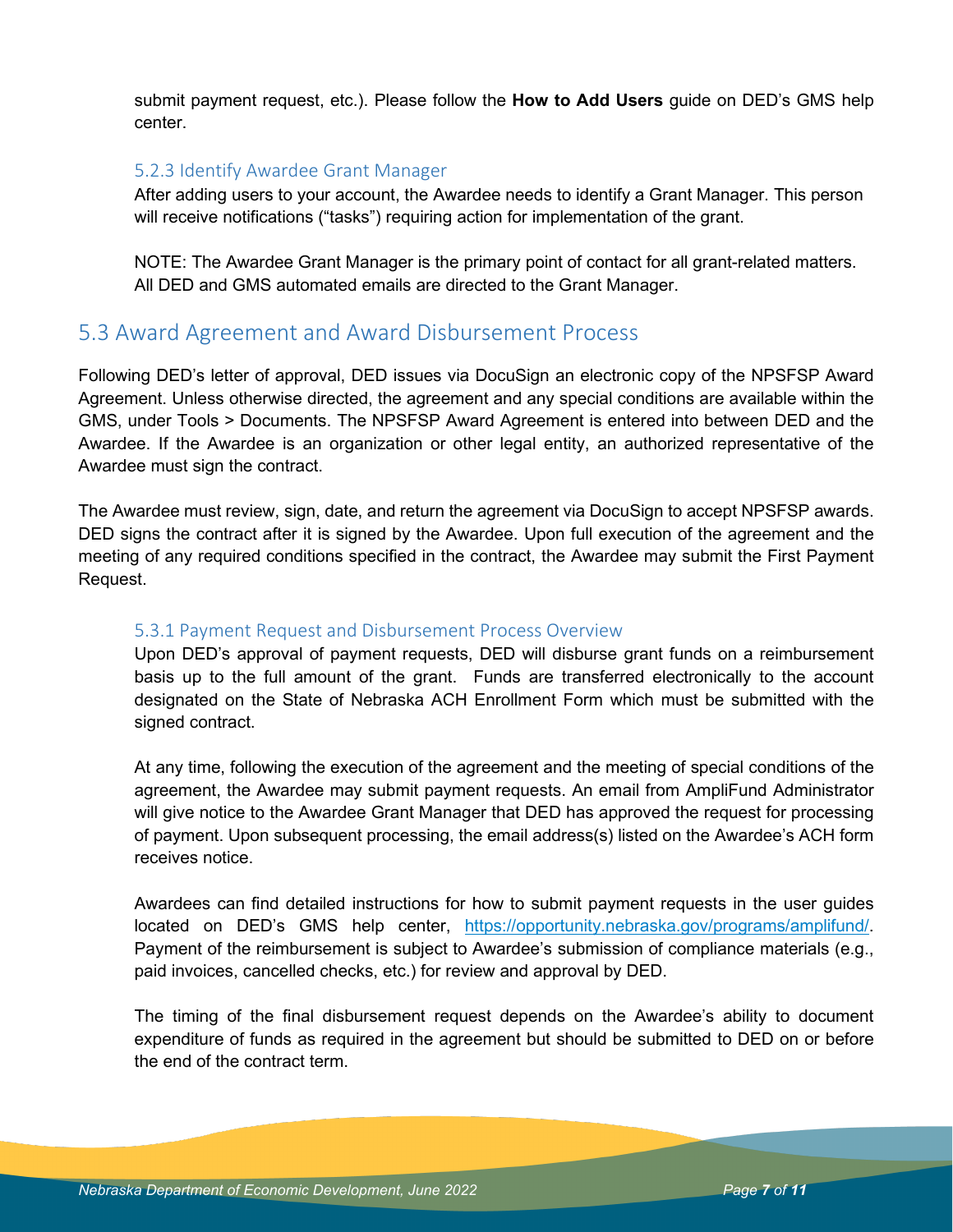### 5.4 Compliance & Reporting Requirements

Once the grant awards are made, Awardees will be subject to applicable state and federal statutes and regulations which govern the use of the award funds. The following is a general overview of compliance and reporting requirements. It should not be considered an exhaustive review of all compliance and reporting requirements. In all instances, Awardees should review the statutes and regulations and agreement terms and conditions applicable to Awardee's use of their award.

#### 5.4.1 Uniform Administrative Requirements

The NPSFSP grant awards are generally subject to the requirements set forth in the Uniform Administrative Requirements, Cost Principles, and Audit Requirements for Federal Awards, 2 CFR Part 200 (the "Uniform Guidance"). Awardees should review the Uniform Guidance requirements applicable to Applicant's use of federal funds, and federally funded projects. Awardees should consider how and whether certain aspects of the Uniform Guidance apply. The following provides a general summary of compliance responsibilities under applicable federal statutes and regulations, including the Uniform Guidance, as described in 2020 OMB guidance. Note that the descriptions below are only general summaries, and all Awardees are advised to carefully review the Uniform Guidance requirements, any additional regulatory and statutory requirements applicable to the program, and the terms and conditions of the NPSFSP Award Agreement.

Allowable Activities. Each Awardee should review program requirements, including Treasury's Final Rule (31 C.F.R. Part 35) and the Awardee's Award Terms and Conditions, to determine and record eligible uses of funds. Per 2 CFR 200.303, Awardees must develop and implement effective internal controls to ensure that funding decisions under the award constitute eligible uses of funds, and document determinations.

Allowable Costs/Cost Principles. As outlined in the Uniform Guidance at 2 CFR Part 200, Subpart E regarding Cost Principles, allowable costs are based on the premise that a Awardee is responsible for the effective administration of Federal awards, application of sound management practices, and administration of Federal funds in a manner consistent with the program objectives and terms and conditions of the award. Awardees must implement robust internal controls and effective monitoring to ensure compliance with the Cost Principles, which are important for building trust and accountability.

Funds may be, but are not required to be, used along with other funding sources for a given project. Note that funds may not be used for a non-Federal cost share or match where prohibited by other Federal programs.

Treasury's Final Rule and guidance and the Uniform Guidance outline the types of costs that are allowable, including certain audit costs. For example, per 2 CFR 200.425, a reasonably proportionate share of the costs of audits required by the Single Audit Act Amendments of 1996 are allowable; however, costs for audits that were not performed, or not in accordance with 2 CFR Part 200, Subpart F are not allowable. Please see 2 CFR Part 200, Subpart E regarding the Cost Principles for more information.

Eligibility. Under this program, if applicable, Awardees are responsible for ensuring funds are used for eligible purposes. Generally, Awardees must develop and implement policies and procedures, and record retention, to determine and monitor implementation of criteria for determining the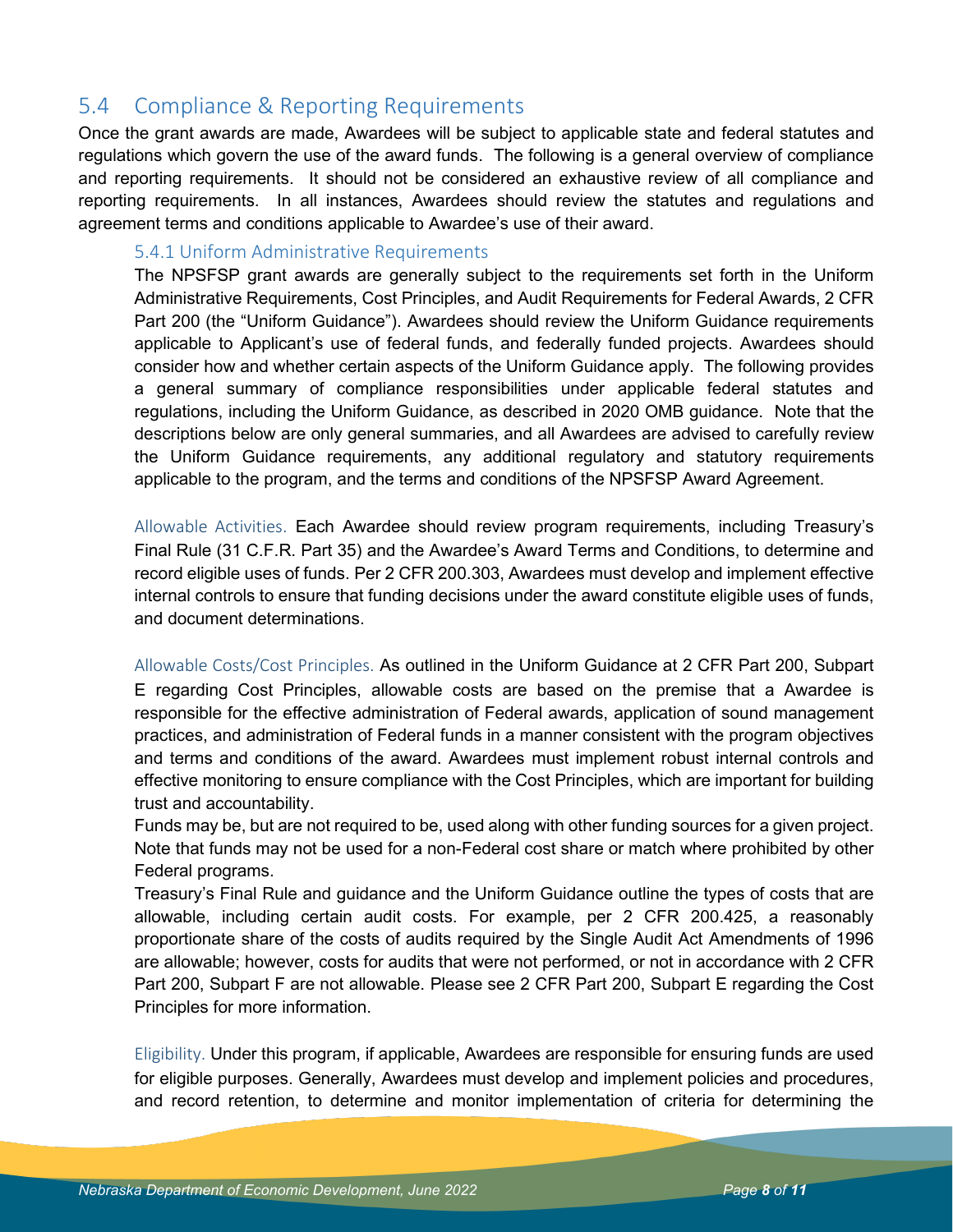eligibility of beneficiaries and/or subrecipients. Awardees will need to maintain procedures for obtaining information evidencing a given beneficiary, subrecipient, or contractor's eligibility including a valid SAM.gov registration. Implementing risk-based due diligence for eligibility determinations is a best practice to augment Awardee's existing controls.

Equipment and Real Property Management. Any purchase of equipment or real property with NPSFSP funds must be consistent with the Uniform Guidance at 2 CFR Part 200, Subpart D. Equipment and real property acquired under this program must be used for the originally authorized purpose. Consistent with 2 CFR 200.311 and 2 CFR 200.313, any equipment or real property acquired using NPSFSP funds shall vest in the non-Federal entity. Any acquisition and maintenance of equipment or real property must also be in compliance with relevant laws and regulations.

Period of Performance. Generally, unless otherwise limited by this program, funds must be used for costs incurred by the Awardee during the period that begins March 3, 2021 and ends on December 31, 2024. Award funds expended for the financial obligations incurred by December 31, 2024, must be expended by December 31, 2026.

Procurement, Suspension & Debarment. Awardees are responsible for ensuring that any procurement using award funds, or payments under procurement contracts using such funds are consistent with the procurement standards set forth in the Uniform Guidance at 2 CFR 200.317 through 2 CFR 200.327, as applicable. The Uniform Guidance establishes in 2 CFR 200.319 that all procurement transactions for property or services must be conducted in a manner providing full and open competition, consistent with standards outlined in 2 CFR 200.320, which allows for noncompetitive procurements only in circumstances where at least one of the conditions below is true: the item is below the micro-purchase threshold; the item is only available from a single source; the public exigency or emergency will not permit a delay from publicizing a competitive solicitation; or after solicitation of a number of sources, competition is determined inadequate. Awardees must have and use documented procurement procedures that are consistent with the standards outlined in 2 CFR 200.317 through 2 CFR 200.320. The Uniform Guidance requires an infrastructure for competitive bidding and contractor oversight, including maintaining written standards of conduct and prohibitions on dealing with suspended or debarred parties. Awardees must ensure adherence to all applicable local, State, and federal procurement laws and regulations.

Program Income. Generally, program income includes, but is not limited to, income from fees for services performed, the use or rental of real or personal property acquired under Federal awards and principal and interest on loans made with Federal award funds. Program income does not include interest earned on advances of Federal funds, rebates, credits, discounts, or interest on rebates, credits, or discounts. Awardees of NPSFSP funds should calculate, document, and record the organization's program income. Additional controls that Awardees should implement include written policies that explicitly identify appropriate allocation methods, accounting standards and principles, compliance monitoring checks for program income calculations, and records. The Uniform Guidance outlines the requirements that pertain to program income at 2 CFR 200.307.

Treasury intends to provide additional guidance regarding program income and the application of 2 CFR 200.307(e)(1), including with respect to lending programs.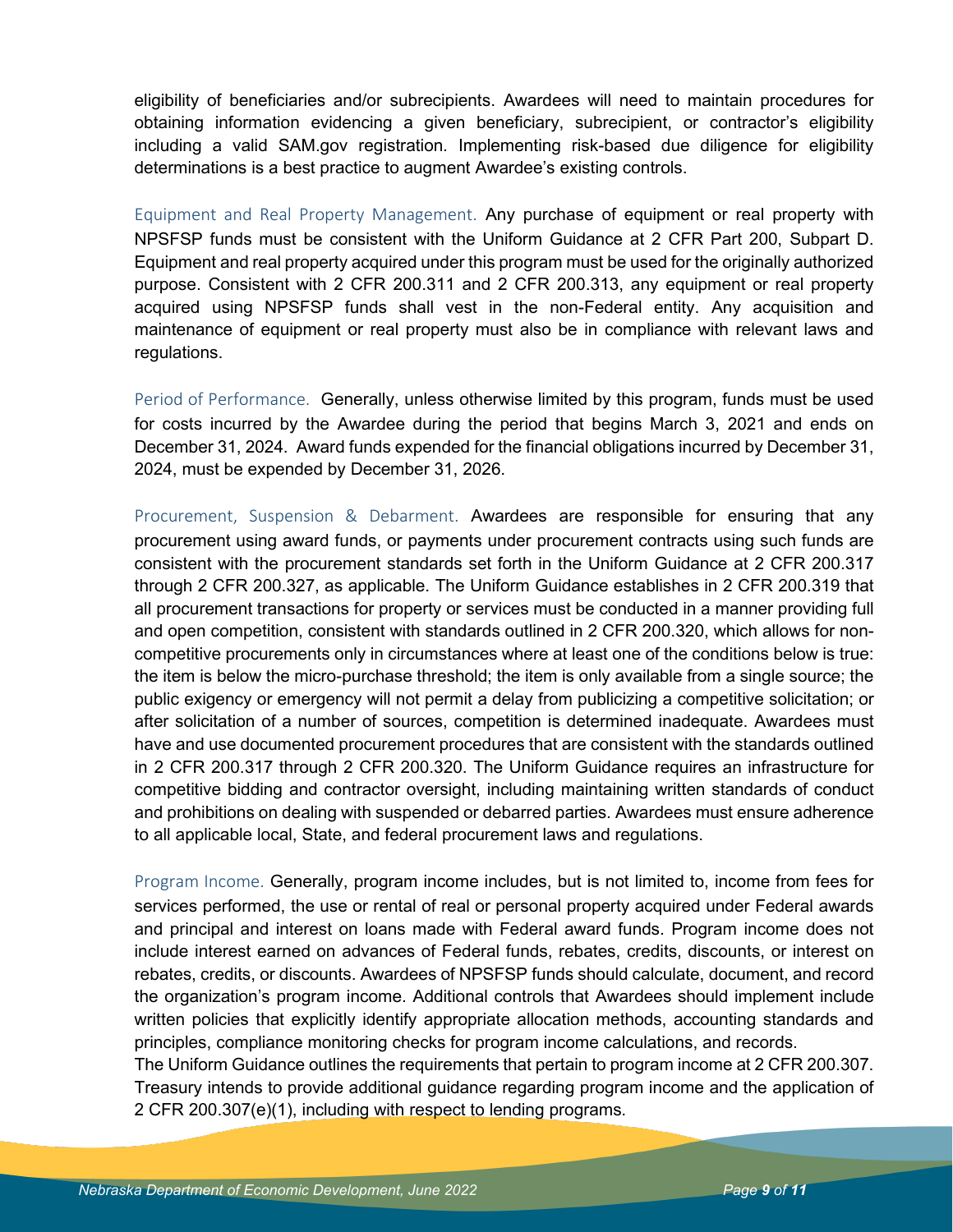SAM.gov Requirements. Awardees are required to have an active registration with the System for Award Management (SAM) [\(https://www.sam.gov\)](https://www.sam.gov/).

Recordkeeping Requirements. Generally, Awardees must maintain records and financial documents for five years after all funds have been expended or returned. Treasury may request transfer of records of long-term value at the end of such period. Wherever practicable, such records should be collected, transmitted, and stored in open and machine-readable formats. Awardees must agree to provide or make available such records to the State of Nebraska, Nebraska Department of Economic Development, and the U.S. Department of Treasury upon request, and to any authorized oversight body, including but not limited to the Government Accountability Office ("GAO"), Treasury's Office of Inspector General ("OIG"), and the Pandemic Relief Accountability Committee ("PRAC").

Single Audit Requirements. Generally, Awardees that expend more than \$750,000.00 in federal awards during their fiscal year will be subject to an audit under the Single Audit Act and its implementing regulation at 2 CFR Part 200, Subpart F regarding audit requirements. Awardees may also refer to the Office of Management and Budget (OMB) Compliance Supplements for audits of federal funds and related guidance and the Federal Audit Clearinghouse to see examples and single audit submissions.

Civil Rights Compliance. Awardees are required to meet legal requirements relating to nondiscrimination and nondiscriminatory use of the funds. Those requirements include ensuring that entities receiving Federal financial assistance from the Treasury do not deny benefits or services, or otherwise discriminate on the basis of race, color, national origin (including limited English proficiency), disability, age, or sex (including sexual orientation and gender identity), in accordance with the following authorities: Title VI of the Civil Rights Act of 1964 (Title VI) Public Law 88-352, 42 U.S.C. 2000d-1 et seq., and Treasury's implementing regulations, 31 CFR part 22; Section 504 of the Rehabilitation Act of 1973 (Section 504), Public Law 93-112, as amended by Public Law 93-516, 29 U.S.C. 794; Title IX of the Education Amendments of 1972 (Title IX), 20 U.S.C. 1681 et seq., and the Department's implementing regulations, 31 CFR part 28; Age Discrimination Act of 1975, Public Law 94-135, 42 U.S.C. 6101 et seq., and the Department implementing regulations at 31 CFR part 23.

Davis-Bacon Act. While the Davis-Bacon Act requirements (prevailing wage rates) do not apply to projects funded solely with award funds from the SLFRF program, except for certain SLFRF-funded construction projects undertaken by the District of Columbia, when undertaking capital expenditures, Treasury encourages awardees to adhere to strong labor standards, including project labor agreements and community benefits agreements that offer wages at or above the prevailing rate and include local hire provisions. Treasury also encourages awardees to prioritize in their procurements, employers with high labor standards and to prioritize employers without